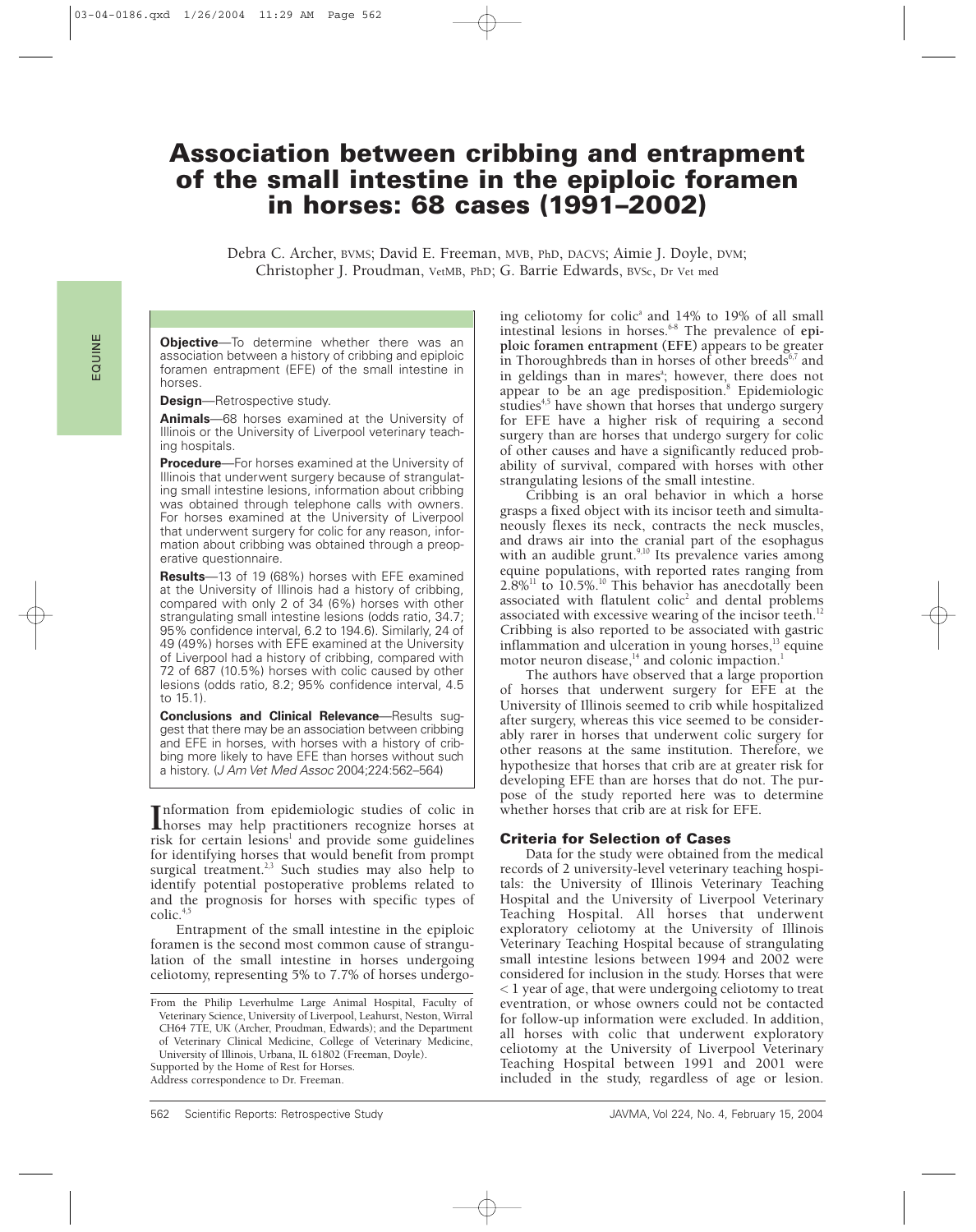Differences in selection criteria between the 2 hospital populations were intended to allow application of the findings to all horses undergoing surgery because of colic and to horses undergoing surgery because of colic caused by small intestinal diseases.

## **Procedures**

For purposes of this study, cribbing was defined as cribbing, crib-biting, and windsucking. For horses examined at the University of Illinois that were included in the study, information about cribbing was obtained through follow-up telephone calls to owners. Owners were specifically asked whether their horses had a history of cribbing prior to undergoing surgery for EFE. The purpose of asking the question was not stated until after the owner had answered, and no respondent changed an answer after he or she was informed about the purpose of the question. For horses examined at the University of Liverpool, owners were questioned about cribbing in a preoperative questionnaire and horses were excluded from the study if this question was not answered.

**Data analysis**—For each study population, preoperative cribbing behavior in horses with EFE was compared with preoperative cribbing behavior in the control population. For the University of Illinois, the control population consisted of horses undergoing exploratory celiotomy because of colic caused by strangulating small intestine lesions other than EFE. For the University of Liverpool, the control population consisted of horses undergoing exploratory celiotomy because of colic of any cause other than EFE. Data were analyzed by use of Fisher exact tests; **odds ratios (ORs)** and their 95% **confidence intervals (CIs)** were calculated. Values of *P* < 0.05 were considered significant.

### **Results**

During the study period, 19 horses underwent exploratory celiotomy at the University of Illinois because of EFE and 34 horses underwent exploratory celiotomy because of other strangulating small intestine lesions. The proportion of horses with EFE reported to have engaged in cribbing prior to surgery (13/19; 68%) was significantly  $(P < 0.001)$  higher than the proportion of horses with other strangulating small intestine lesions that cribbed (2/34; 6%). The OR (34.7; 95% CI, 6.2 to 194.6) indicated that for horses with strangulating small intestine lesions, horses with a history of cribbing were approximately 35 times as likely to have EFE as were horses without such a history. Overall, 7 of the 19 (37%) horses that underwent surgery because of EFE were observed to crib during the postoperative hospitalization period, whereas none of the control horses were observed to crib while hospitalized after surgery.

Owners of 49 of 71 horses undergoing surgery at the University of Liverpool because of EFE and of 687 of 1,262 horses undergoing surgery for colic of other causes provided information on preoperative cribbing behavior of their horses. The proportion of horses with EFE reported to have engaged in cribbing prior to surgery  $(24/49; 49%)$  was significantly  $(P < 0.001)$  higher than the proportion of horses with colic of other causes that

cribbed (72/687; 10.4%). The OR (8.2; 95% CI, 4.5 to 15.1) indicated that among horses with colic, those with a history of cribbing were approximately 8 times as likely to have EFE as were horses without such a history.

#### **Discussion**

Results of the present study suggest that there may be an association between cribbing and EFE in horses. However, our results do not allow us to postulate a cause-and-effect relationship, and cribbing might not play a direct role in causing EFE. Rather, cribbing could be associated with EFE through management practices, temperament, or other factors that predispose to both conditions. For instance, horses that crib might be managed differently than horses that do not, and such differences in management practices could predispose to EFE. Also, the present study did not adjust for other factors that have been shown to predispose to colic, such as age, diet changes, and breed. On the other hand, cribbing might have a more direct role in the pathogenesis of EFE, as for instance, altered intra-abdominal pressure during the maneuver could force the small intestine towards the epiploic foramen.

There is considerable controversy about whether cribbing truly causes aerophagia, $12,15$  and the role of air in the small intestine in the pathogenesis of EFE is unknown. Horses may crib for  $> 8$  hours a day,<sup>16</sup> and the short column of air that remains in the proximal part of the esophagus after cribbing can be carried to the stomach with a food bolus.<sup>17</sup> However, substantial quantities of air are not swallowed during cribbing, and cribbers are not considered to truly be aerophagic.

A seasonal predisposition to EFE has been reported, with EFE being more common between December and April in 1 study<sup>a</sup> and with  $73.5\%$  of EFE cases occurring between November and March in a separate study.<sup>b</sup> In addition, the prevalence of cribbing has been shown to be reduced by increasing time spent out of the stable and increasing the amount of exercise.<sup>16,18</sup> The seasonal distribution reported for EFE may reflect times of the year when horses spend more time stabled and, hence, are more likely to exhibit cribbing behavior. Cribbing has been shown to be more common in some breeds of horses, particularly Thoroughbreds,<sup>11,18</sup> and this could also partly be explained by differences in stabling time and amount of exercise.<sup>6,7,19</sup> Cribbing is also dependent on various management factors, including methods of weaning and feeding.<sup>19,20</sup>

In the present study, the proportions of horses in the 2 control populations that cribbed were within ranges reported for horses in general.<sup>10,11</sup> The higher proportion in the University of Liverpool control population could reflect a higher proportion of cribbers in the general population of horses in that area or could be explained by inclusion of horses with any type of colic, some of which could have colic related to cribbing.<sup>1</sup> In the University of Illinois control population, only horses with strangulating small intestine lesions were included because they were comparable to horses with EFE in many respects, especially the intestinal segments involved.

Data were collected by different methods for the 2 hospital populations, and each method could have different sets of limitations. For horses treated at the